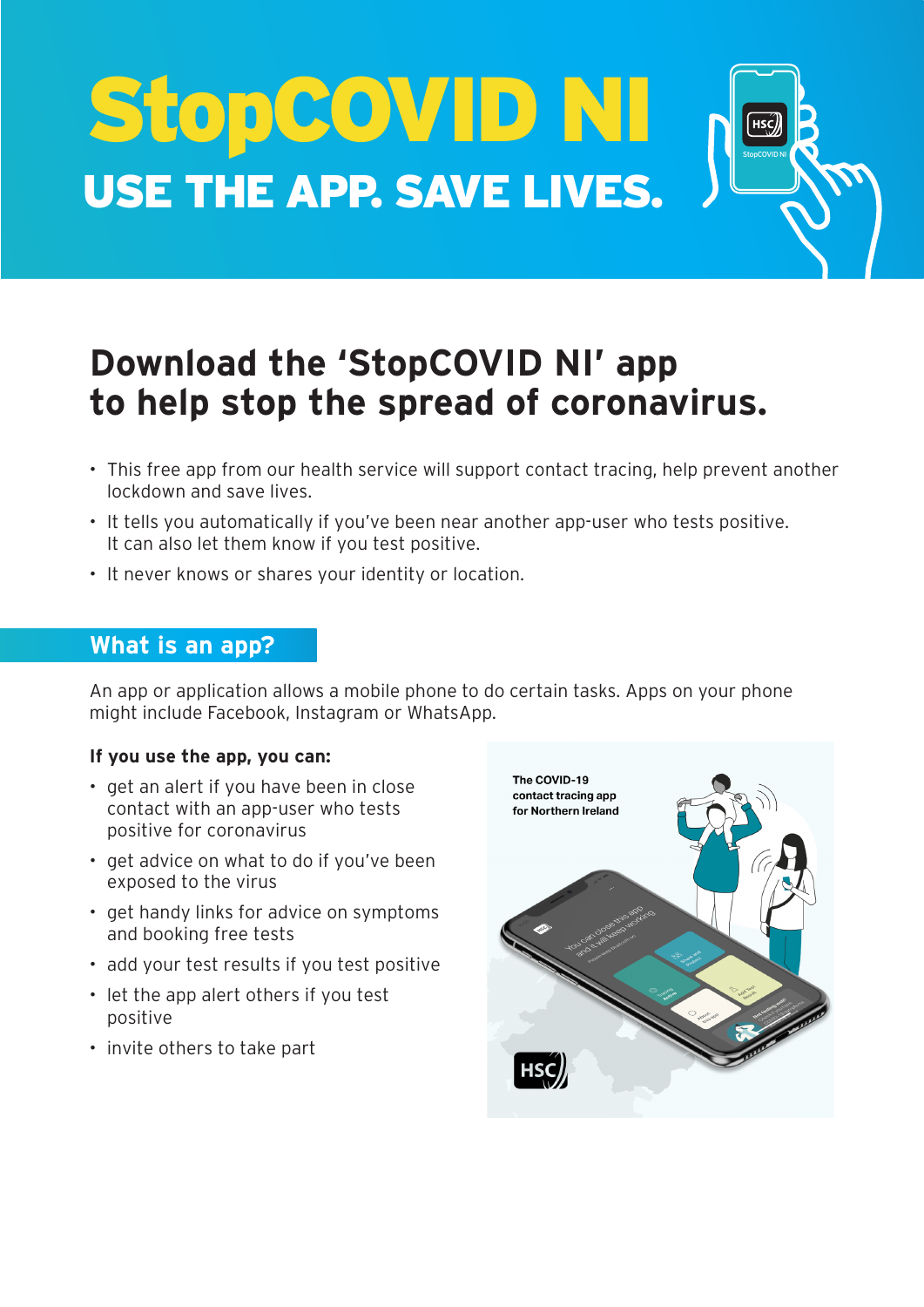

## **What does the StopCOVID NI App do?**

- It supports contact tracing and helps protect as many people as possible.
- The app uses Bluetooth technology to check if you've been in close contact with another app-user.
- It tells you if you have been near someone who has tested positive, even if you don't know them.
- If you receive an alert, it will tell you to self-isolate for 14 days and show you where to get advice on symptoms and booking a test.
- If you test positive, it updates app-users who have been in close contact with you.
- It only knows if you have been near another app-user, not your identity or location.

## **How does the app protect my privacy?**

- The app does not collect your name, location or movements.
- Your records are collected anonymously and stored on your mobile phone.
- The app uses Bluetooth technology to exchange secure, anonymous records between app-users who come into close contact.
- It never identifies you to other app-users and you can't access anyone else's information.
- If you test positive, you can choose to upload your records to anonymously alert your close contacts.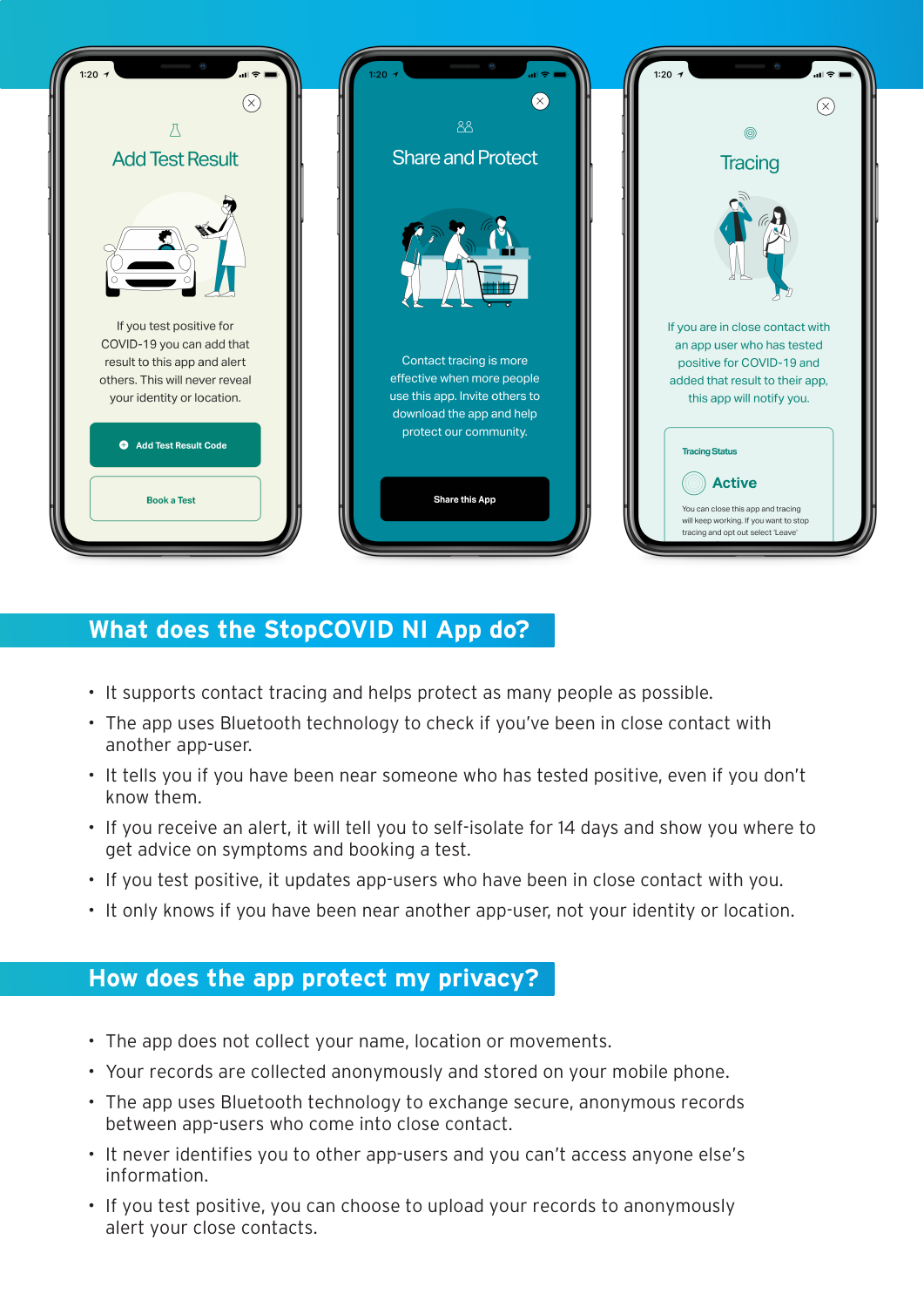## **How do I download the app?**

#### **Download the app from your phone's app store.**

This will be the Apple App Store for iPhones and the Google Play Store for most other phones. Search **'StopCOVID NI'**. You should see the app with its black and white HSC logo. Click **'Install'** or **'Get'**.

The app will then be installed on your phone. Open the app and follow the guidance to set it up. You will be asked to confirm you want to use the app, agree to the Ts & Cs, and allow the app to use your Bluetooth feature to send you notifications.

### **Can I use my app outside NI?**

The app will work in any country where we have already set-up the interface to work together and uses the same technology as we are; so far this is the Republic of Ireland. It will operate in the same secure and anonymous way it does at home.

As more countries launch apps like this, we can help stop the virus spreading when we travel.

This also means that people using apps made for those countries can use them when travelling here.

## **Can I turn the app off?**

It's important the app is active as much as possible to help stop the spread of coronavirus.

But if you need to disable it for any reason, you can do this by turning off your phone's Bluetooth feature.

If you work somewhere that uses social distancing and added safety measures **(Perspex screens and PPE)**, you can disable the app while working. The app doesn't know you have extra protection from close contact in this scenario, so disabling it will avoid 'false' contact notifications.

### **Can I delete the app from my phone?**

You can uninstall the app at any time. This will delete the data that the app has stored on your phone. The data that you have shared with other phones will also be deleted.